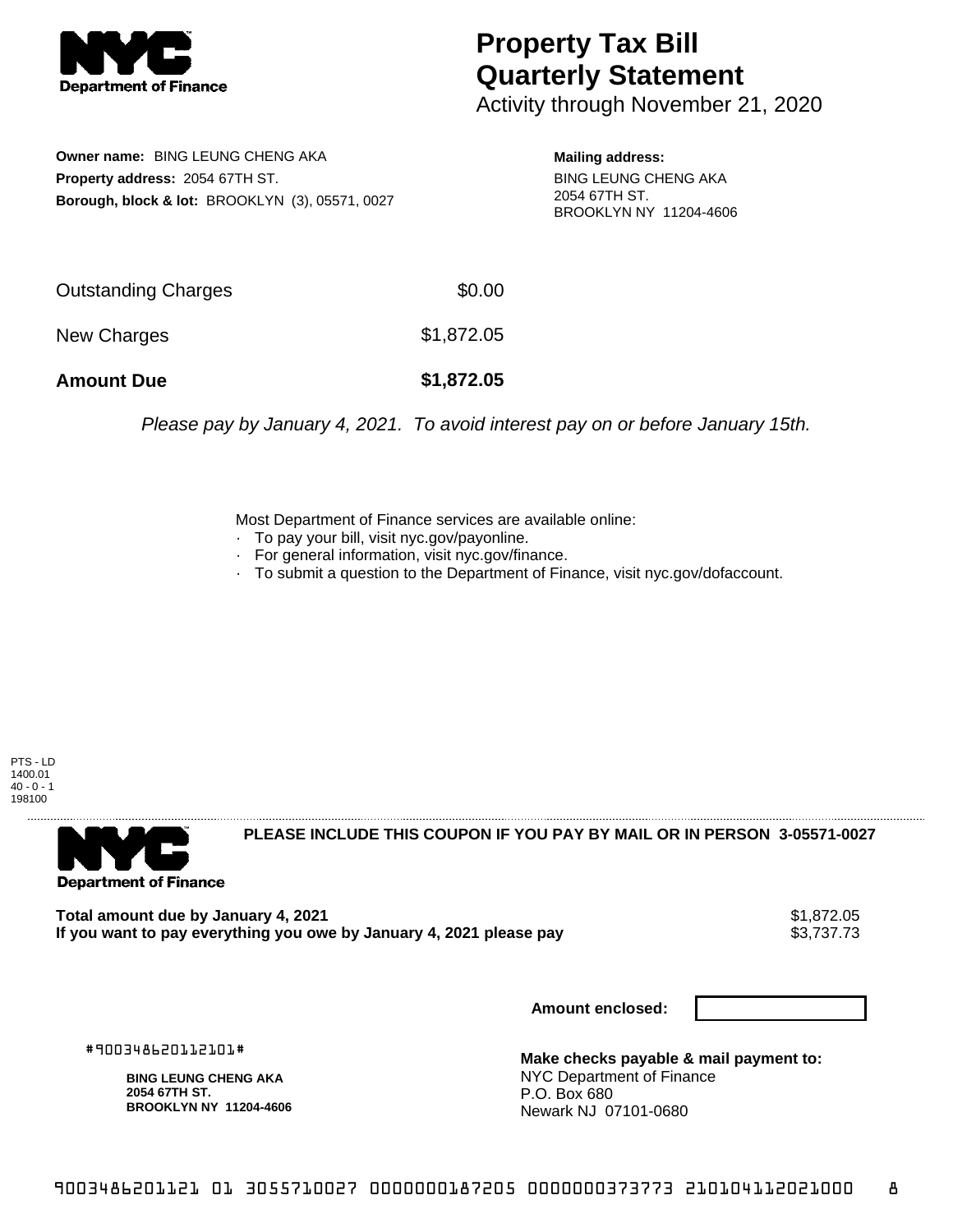

| <b>Billing Summary</b>                                                                                         | <b>Activity Date Due Date</b>           | Amount       |
|----------------------------------------------------------------------------------------------------------------|-----------------------------------------|--------------|
| Outstanding charges including interest and payments                                                            |                                         | \$0.00       |
| Finance-Property Tax                                                                                           | 01/01/2021                              | \$1,894.75   |
| <b>Adopted Tax Rate</b>                                                                                        |                                         | $$-22.70$    |
| <b>Total amount due</b>                                                                                        |                                         | \$1,872.05   |
| <b>Tax Year Charges Remaining</b>                                                                              | <b>Activity Date</b><br><b>Due Date</b> | Amount       |
| <b>Finance-Property Tax</b>                                                                                    | 04/01/2021                              | \$1,894.75   |
| <b>Adopted Tax Rate</b>                                                                                        |                                         | $$-22.70$    |
| Total tax year charges remaining                                                                               |                                         | \$1,872.05   |
| If you want to pay everything you owe by January 4, 2021 please pay                                            |                                         | \$3,737.73   |
| If you pay everything you owe by January 4, 2021, you would save:                                              |                                         | \$6.37       |
| How We Calculated Your Property Tax For July 1, 2020 Through June 30, 2021                                     |                                         |              |
|                                                                                                                | Overall                                 |              |
| Tax class 1 - Small Home, Less Than 4 Families                                                                 | <b>Tax Rate</b>                         |              |
| Original tax rate billed                                                                                       | 21.1670%                                |              |
| New Tax rate                                                                                                   | 21.0450%                                |              |
| Estimated Market Value \$1,111,000                                                                             |                                         |              |
|                                                                                                                |                                         | <b>Taxes</b> |
| <b>Billable Assessed Value</b>                                                                                 | \$37,204                                |              |
| <b>Taxable Value</b>                                                                                           | \$37,204 x 21.0450%                     |              |
| <b>Tax Before Abatements and STAR</b>                                                                          | \$7,829.60                              | \$7,829.60   |
| Basic Star - School Tax Relief                                                                                 | $$-1,410.00$                            | $$-296.00**$ |
| Annual property tax                                                                                            |                                         | \$7,533.60   |
| Original property tax billed in June 2020                                                                      |                                         | \$7,579.00   |
| <b>Change In Property Tax Bill Based On New Tax Rate</b>                                                       |                                         | $$-45.40$    |
| ** This is your NYS STAR tax savings. For more information, please visit us at nyc.gov/finance or contact 311. |                                         |              |

Please call 311 to speak to a representative to make a property tax payment by telephone.

## **Home banking payment instructions:**

- 1. **Log** into your bank or online bill pay website.
- 2. **Add** the new payee: NYC DOF Property Tax. Enter your account number, which is your boro, block and lot, as it appears here: 3-05571-0027 . You may also need to enter the address for the Department of Finance. The address is P.O. Box 680, Newark NJ 07101-0680.
- 3. **Schedule** your online payment using your checking or savings account.

## **Did Your Mailing Address Change?**

If so, please visit us at **nyc.gov/changemailingaddress** or call **311.**

When you provide a check as payment, you authorize us either to use information from your check to make a one-time electronic fund transfer from your account or to process the payment as a check transaction.